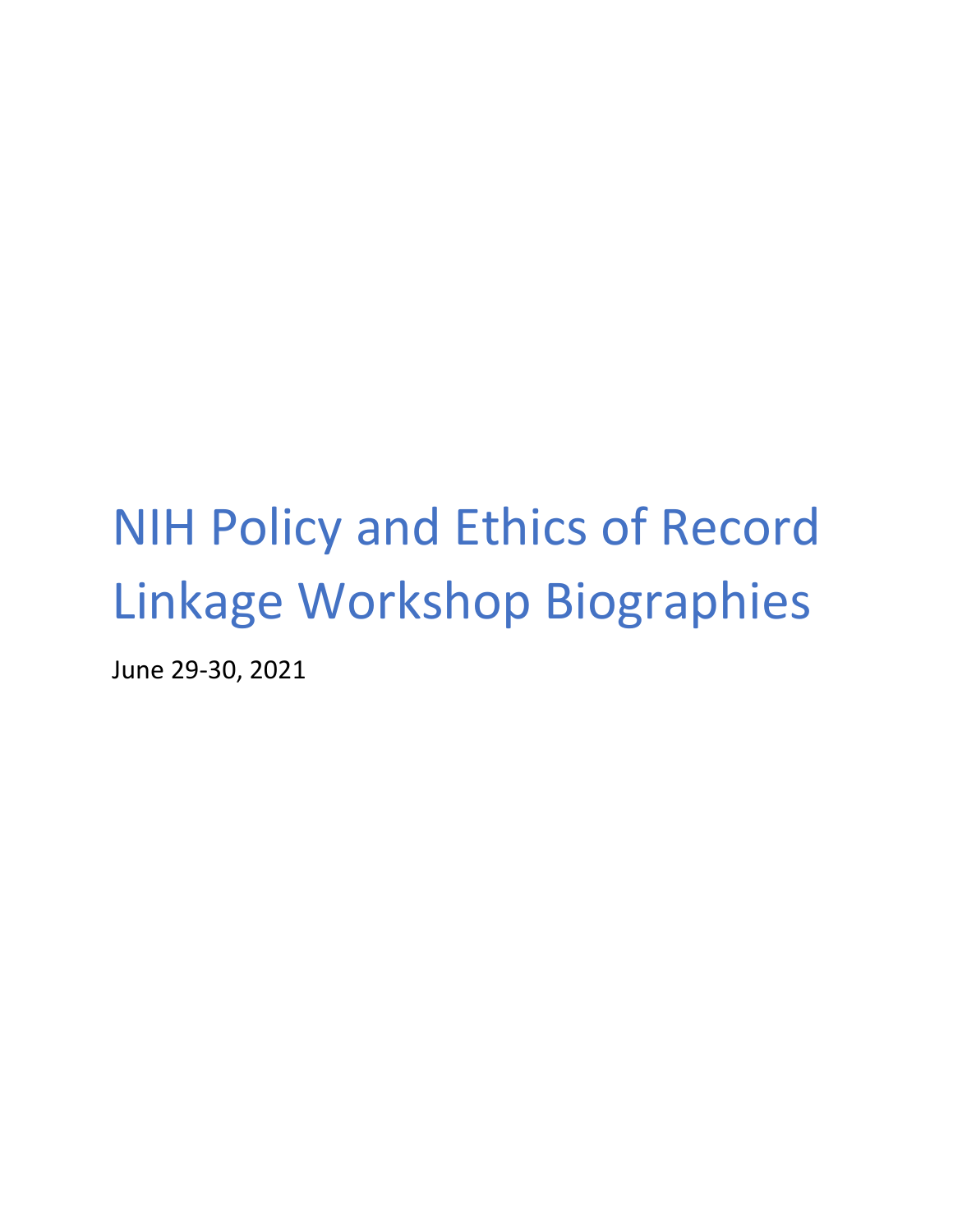# Policy and Ethics of Record Linkage Workshop Biographies

| An Introduction to Privacy Preserving Record Linkage: What It Is and Why It Matters - Alastair |  |
|------------------------------------------------------------------------------------------------|--|
|                                                                                                |  |
| P3RL Software Landscape and Assessment: Evaluation Process and Lessons Learned - Lynne         |  |
|                                                                                                |  |
|                                                                                                |  |
|                                                                                                |  |
|                                                                                                |  |
|                                                                                                |  |
|                                                                                                |  |
| Connecting Main Ideas Panel Discussion - Spero Manson, Ph.D. (Moderator)11                     |  |
|                                                                                                |  |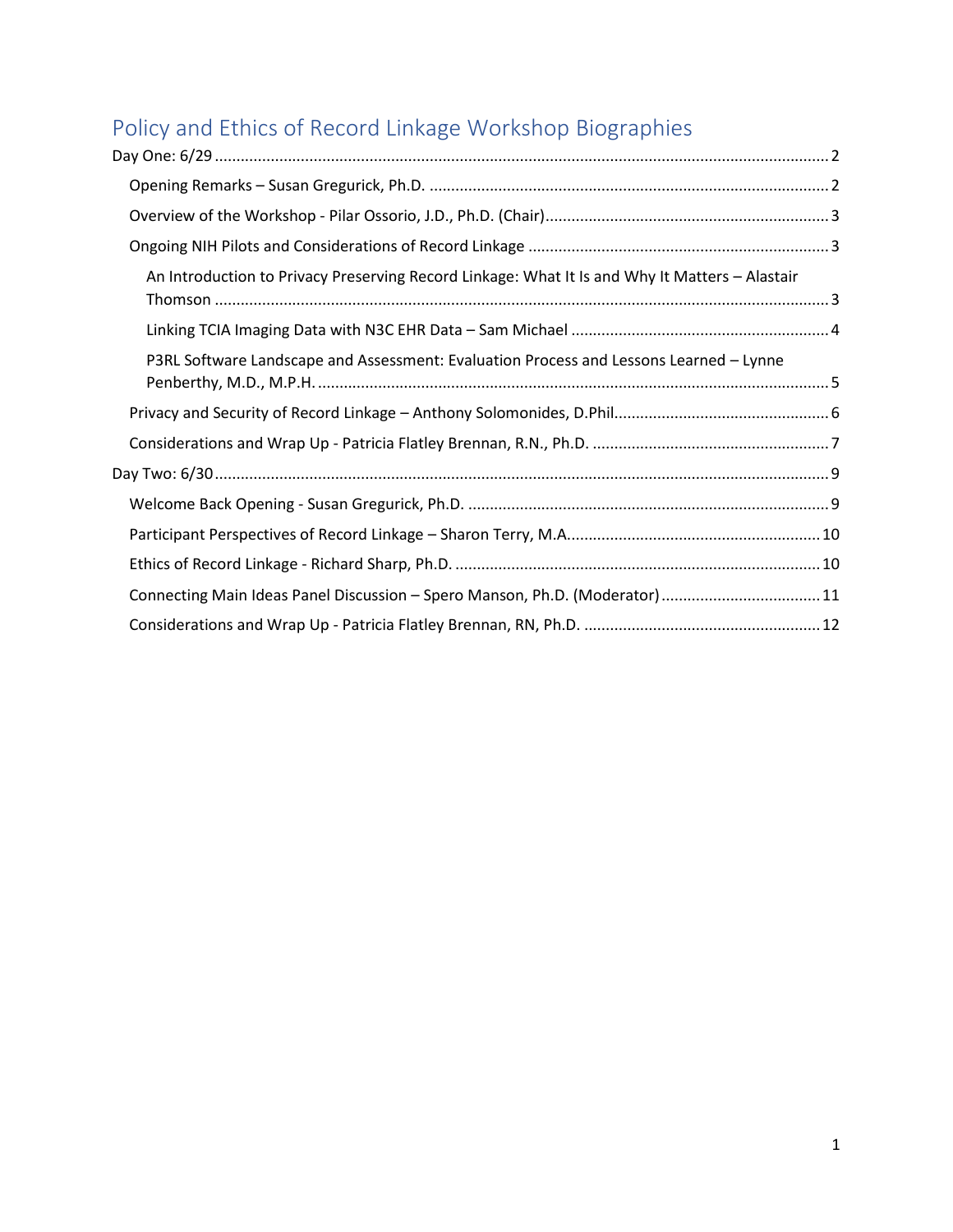# <span id="page-2-0"></span>Day One: 6/29

<span id="page-2-1"></span>Opening Remarks – Susan Gregurick, Ph.D.



#### *Associate Director for Data Science and Director of the Office of Data Science Strategy, NIH*

Dr. Gregurick was previously the Division Director for Biophysics, Biomedical Technology, and Computational Biosciences at the National Institute of General Medical Sciences (NIGMS). Her mission in this role was to advance research in computational biology, biophysics and data sciences, mathematical and biostatistical methods, and biomedical technologies in support of the NIGMS mission to increase our understanding of life processes. In this role Dr. Gregurick led the institutes effort to reimagine the NIGMS technology programs including early stage, concept development, focused technology programs, development and dissemination centers, through National and Regional Resources to support state-ofthe-art facilities, equipment, technologies, research tools, software, and service.

Prior to joining the NIH in 2013, Dr. Gregurick was a program director in the Office of Biological and Environmental Research at the Department of Energy (DOE). In this role, she developed the information and data sharing policy for the agency's Genomics Science Program and oversaw the development and implementation of the DOE Systems Biology Knowledgebase, a framework to integrate data, models, and simulations together for a better understanding of energy and environmental processes.

Before beginning a career of government service, Dr. Gregurick was a professor of computational chemistry at the University of Maryland, Baltimore County. Her research interests included dynamics of large biological macromolecules, and her areas of expertise are computational biology, high performance computing, neutron scattering and bioinformatics.

Dr. Gregurick received the 2020 Leadership in Biological Sciences Award from the Washington Academy of Sciences.

Dr. Gregurick received her undergraduate degree in chemistry and mathematics from the University of Michigan and her Ph.D. in physical chemistry from the University of Maryland. She completed a Lady Davis postdoctoral fellowship at Hebrew University in Israel and a Sloan postdoctoral fellowship at the University of Maryland's Center for Advanced Research in Biotechnology, now the Institute for Bioscience & Biotechnology Research, in Shady Grove, Md.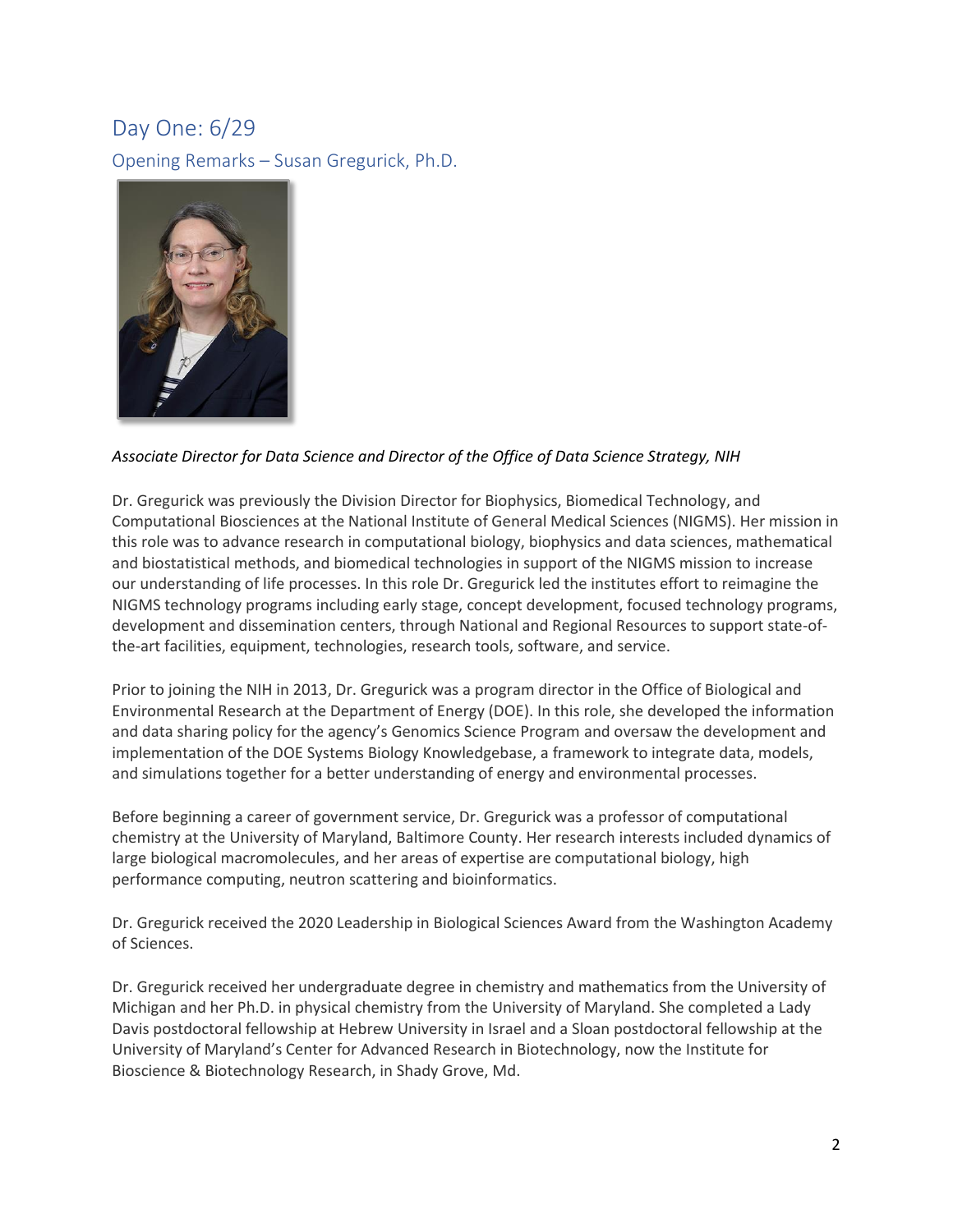### <span id="page-3-0"></span>Overview of the Workshop - Pilar Ossorio, J.D., Ph.D. (Chair)



#### *Professor of Law and Bioethics, University of Wisconsin-Madison Law School*

Dr. Ossorio is Professor of Law and Bioethics at the University of Wisconsin-Madison (UW) and the Ethics Scholar-in-Residence and Ethics Program Lead at the UW-affiliated, non-profit Morgridge Institute for Research. She is also a trainer in the Computation and Informatics in Biology and Medicine training program. She directs UW's Research Ethics Consultation Service and led the ethics core of UW's Center for Predictive Computational Phenotyping. Dr. Ossorio has served on numerous national and international policy committees. Her research interests include: governance of emerging technologies; ethics and regulation of machine learning for health care; data sharing; regulation of research with human participants; the use of race in research and health care; and other questions relating to ethics in genomics.

#### <span id="page-3-1"></span>Ongoing NIH Pilots and Considerations of Record Linkage

<span id="page-3-2"></span>An Introduction to Privacy Preserving Record Linkage: What It Is and Why It Matters – Alastair Thomson



*Chief Information Officer, National Heart, Lung, and Blood Institute, NIH*

Originally from the South Island of New Zealand, Alastair received his BSc(Hons) in Psychology from the University of Otago in 1984 where he developed a computer system for temporospatial analysis of EEG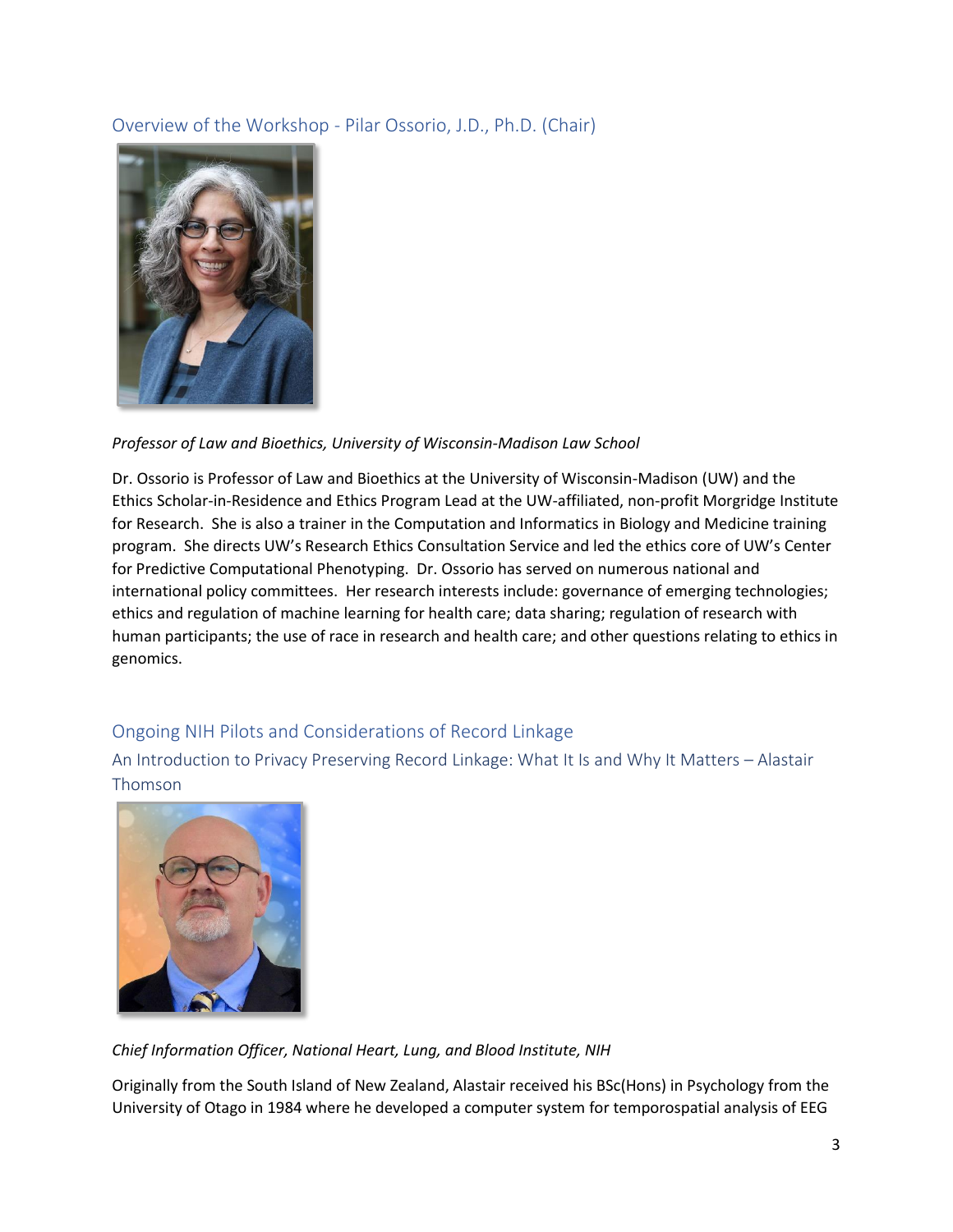data, followed by a Graduate Diploma in Computer Science in 1992 with a dissertation on the use of temporal neural networks for the composition of music.

After working for Television New Zealand he formed a computer animation business and established partnership between TVNZ and the University of Otago that became Animation Research Limited, which focuses on real-time animation for television broadcasts including the sailing and golf. The then joined the University of Otago as Director of the Computer Science Applied Research Center where he worked to commercialize the research discoveries of the Department of Computer Science.

In 1997 he the move to the United States to work with MCI Telecommunications before joining a small consulting firm where he spent time guiding the construction and management of complex IT systems for insurance, finance, logistics, telecommunications, clinical research lab testing and for several government agencies including the NIH.

As a consultant at the NIH he worked for several research Institutes and Centers providing advice in enterprise architecture and Agile software development. Alastair was appointed Chief Information Security Officer in 2012 and became Chief Information Officer in 2013. He has since led major programs supporting the NHLBI Intramural Research Program including deployment of a multi-petabyte high performance storage system to support research, pilots of cloud services for genomic analysis, biophysics simulations and real-time image reconstruction for cardiac MRI. He currently serves as the colead of the NHLBI BioData Catalyst cloud based eco-system for data driven research. He continues to advance the IT support provided to the Intramural Program while also helping to drive key programs such as the Post Acute Sequlae of SARS-CoV-2 (PASC) and Cure Sickle Cell Initiatives.



#### <span id="page-4-0"></span>Linking TCIA Imaging Data with N3C EHR Data – Sam Michael

*Chief, Information Technology Resources Branch, National Center for Advancing Translational Sciences, NIH*

I have been the chief of the Information Technology Resources Branch (ITRB) at NCATS for over 5 years now after having spent the previous 10 years as the lead of the Automation and Compound Management group (ACOMM). While working as the lead of ACOMM, the group successfully completed hundreds of high throughput screens (HTS) spanning a multitude of complex assay types that have led to hundreds of probe compounds and several investigational new drugs (IND). These hundreds of HTS campaigns required over 1 million 1536 well assay plates to execute, representing billions of data points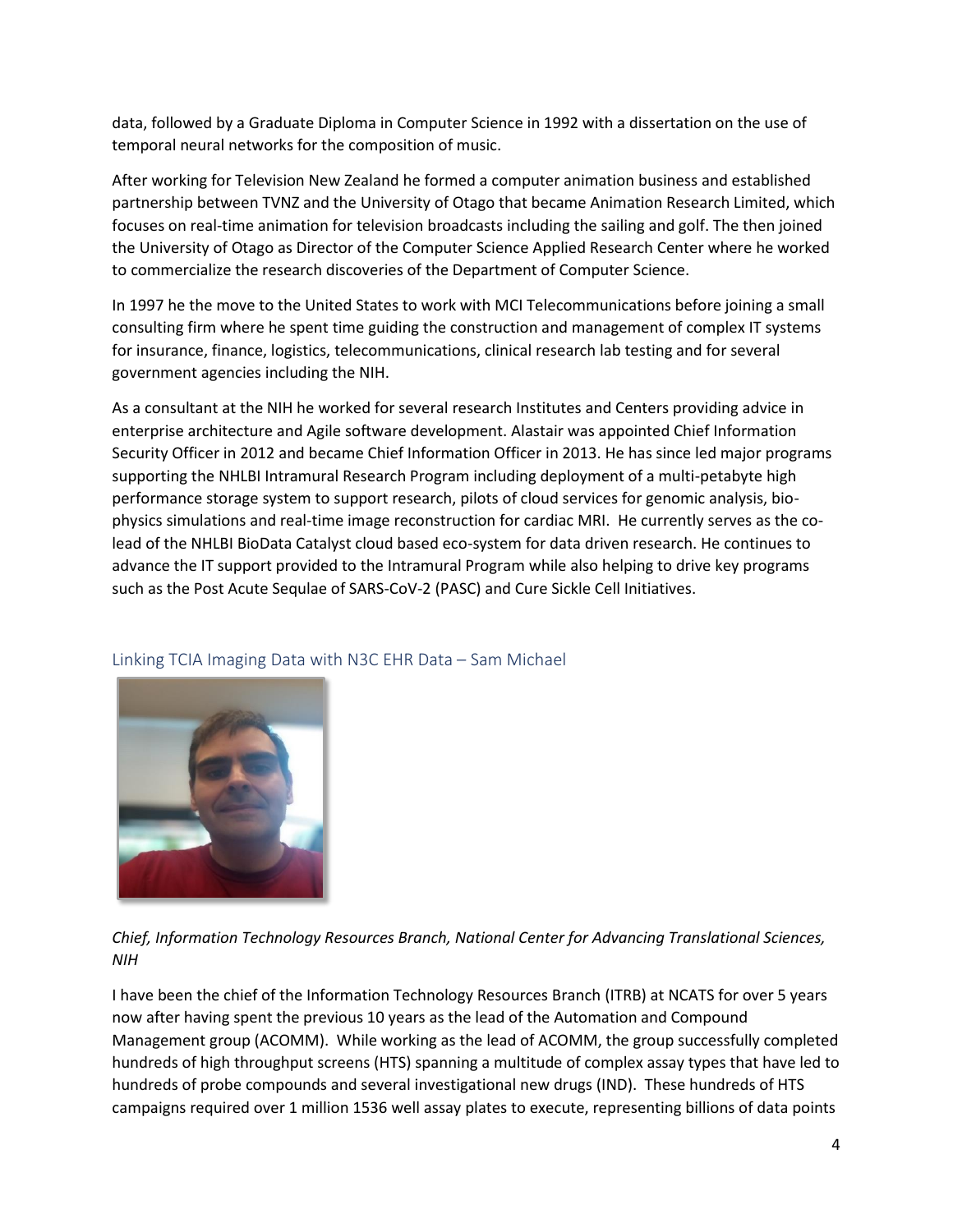generated. We also helped establish critical platforms such as combination screening, automated tissue culture, and the 3D tissue group which are currently in use at NCATS to help advance our scientific mission. The sheer volume of production and complex systems required to generate and analyze this volume of scientific data led me to realize that laboratory automation was essentially a complex information technology (IT) problem, so when the opportunity arose to become the acting chief information officer (CIO) at NCATS I took it. To ensure that there was no disconnect between the scientific needs of the center and the IT resources required to meet them, the ITRB group was formed to essentially merge the two. The group now has three distinct components, the Research Services Core (RSC), which is responsible for all intramural scientific platforms at NCATS, the Information Technology Services Section (ITSS) , which is responsible for all IT systems across the center; both intramural and extramural, and the Cybersecurity Section (CSS), which is responsible for ensuring the security and privacy of all NCATS systems. ITRB is responsible for the development, operation, maintenance, security, and continuous improvement of multiple automated systems, including several complex cloud environments supporting thousands of users across both NIH and the extramural community. Our responsibility is to build and support these secure scientific collaborative platforms to enable the scientific mission of NCATS, especially in response to the COVID-19 pandemic where we have done extensive work both intra and extramurally.

<span id="page-5-0"></span>P3RL Software Landscape and Assessment: Evaluation Process and Lessons Learned – Lynne Penberthy, M.D., M.P.H.



*Associate Director, Surveillance Research Program, National Cancer Institute, NIH*

Dr. Lynne Penberthy is the Associate Director for the Surveillance Research Program (SRP), which is within the Division of Cancer Control and Population Sciences (DCCPS) at the National Cancer Institute (NCI). Dr. Penberthy obtained her MD from the University of Michigan and her MPH in epidemiology at Johns Hopkins. Dr. Penberthy's career includes a surgical internship in Baltimore, Maryland, at the Sinai Hospital and a preventive medicine residency at Johns Hopkins University. After her residency, she completed her post-doctoral training in epidemiology with the CDC as an epidemic intelligence service (EIS) officer with the Commonwealth of Virginia. She is licensed to practice medicine in the state of Maryland.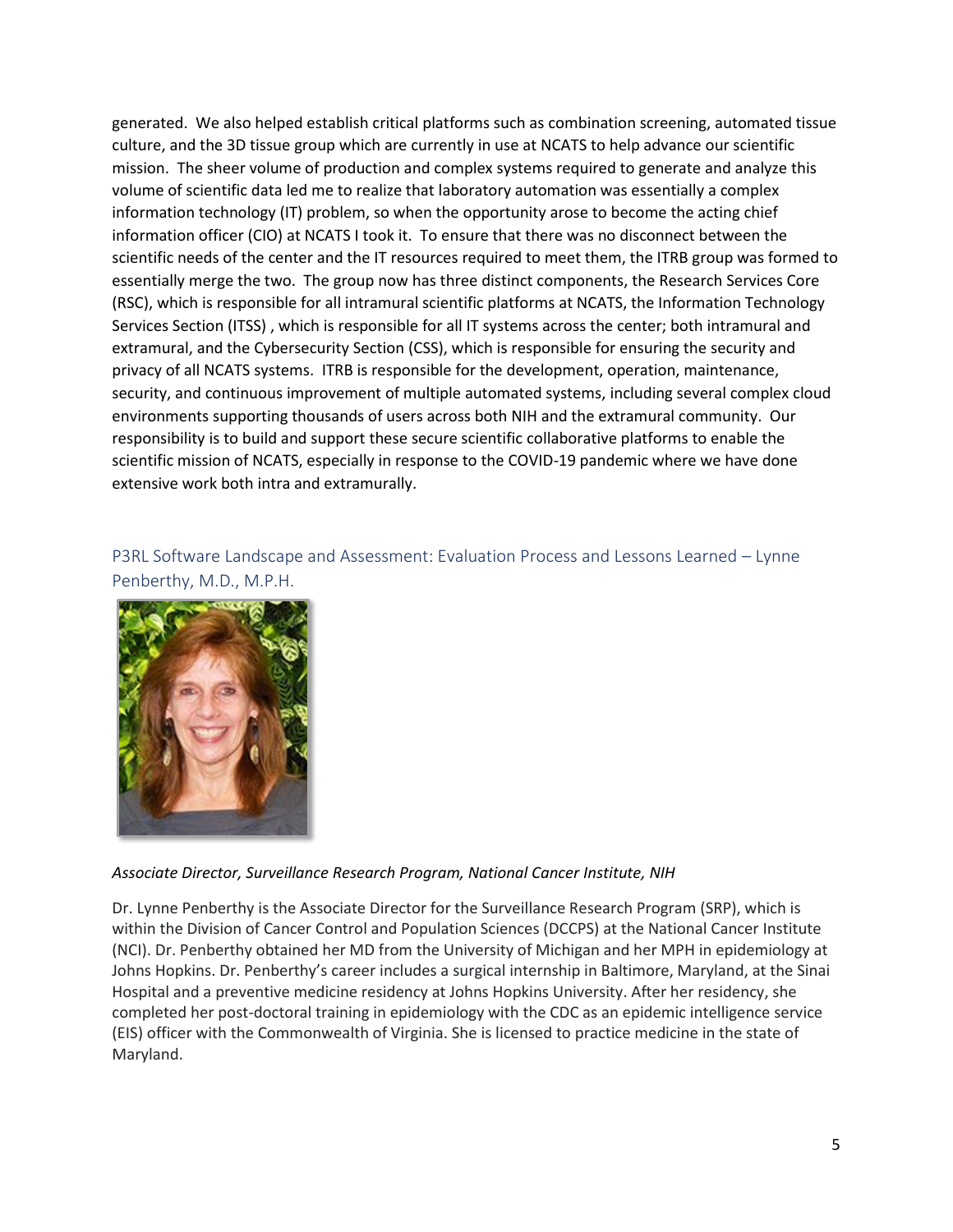Prior to her NCI appointment, Dr. Penberthy was the Director of Cancer Research Informatics and Services and Associate Professor of General Internal Medicine at the Virginia Commonwealth University Massey Cancer Center. She directed a team in the development of innovative software with the objectives of using existing data for clinical trials eligibility screening, automated capture of treatment data from oncology practice claims, and the extraction of clinical characteristics from various electronic medical records (EMR) components. Dr. Penberthy was also involved in biobanking and annotation of specimens using clinical data. She has 20 years of experience in cancer surveillance and automation using secondary data. Dr. Penberthy has worked on more than 20 grants and contracts as well as 31 publications related to using secondary data and/or informatics tools for cancer surveillance and clinical trials assessment.

#### <span id="page-6-0"></span>Privacy and Security of Record Linkage – Anthony Solomonides, D.Phil.

#### *Program Director, Outcomes Research and Biomedical Informatics, NorthShore University Health System*

Anthony (Tony) Solomonides is a biomedical informatician, serving as Program Director for Outcomes Research at NorthShore University HealthSystem, Evanston, IL. Trained initially in Mathematics, he switched to Computer Science and almost immediately began working with physicians in the development of clinical trial records in the mid-1980's while also working on other large-scale projects, including a Large Hadron Collider experiment. Since 2002, Biomedical Informatics has been at the heart of all his research. Before transitioning from the UK to the US, he had collaborated on projects in a broad range of clinical topics, including type II diabetes, inflammatory bowel disease, and breast cancer screening, before tackling some methodological issues, such as learning from the use of clinical pathways, and ethical and legal issues in data sharing.

Soon after his appointment to NorthShore in 2011, he engaged with the Chicago-wide PCORnet CRN, CAPriCORN and eventually led a number of local studies and as CAPriCORN PI for the study of the effects of antibiotics in infancy on weight trajectories. For the past three years, he has served as PI for NorthShore in the Chicago-Rush-led Institute for Translational Medicine, a CTSA program. He has led two Working Groups of the American Medical Informatics Association and been an active member of its Public Policy and Ethics Committees. In the policy arena, he is active in aspects of computable biomedical knowledge and clinical decision support, in mapping social determinants of health, and in bias in AI. Tony is a strong advocate for personal health records and meaningful stakeholder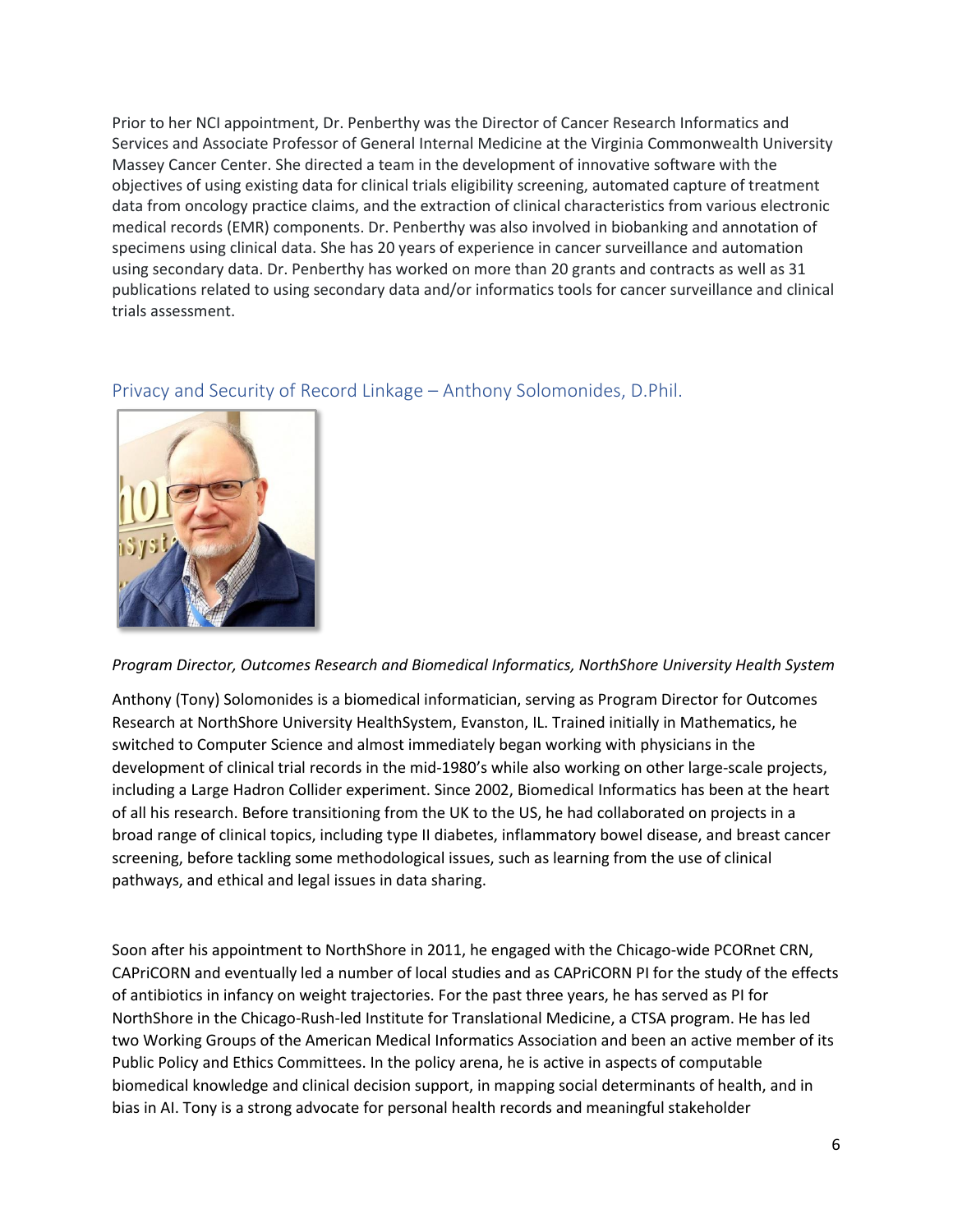engagement in research, including aspects that might be described as "quantified self" or "citizen science."



<span id="page-7-0"></span>Considerations and Wrap Up - Patricia Flatley Brennan, R.N., Ph.D.

#### *Director, National Library of Medicine, NIH*

Patricia Flatley Brennan, RN, PhD, is the Director of the National Library of Medicine (NLM), one of the 27 Institutes and Centers of the National Institutes of Health (NIH). NLM, the center for biomedical and health data science research, is the world's largest biomedical library and the producer of digital information services used by scientists, health professionals and members of the public worldwide.

Since assuming the directorship in August 2016, Dr. Brennan has positioned the Library to be the hub of data science at NIH and a national and international leader in the field. She spearheaded the development of a new strategic plan that envisions NLM a platform for biomedical discovery and datapowered health. Leveraging NLM's heavily used data and information resources, intramural research, and extramural research and training programs, Brennan aims for NLM to accelerate data driven discovery and health, engage with new users in new ways, and develop the workforce for a data-driven future.

Her professional accomplishments reflect her background, which unites engineering, information technology, and clinical care to improve the public health and ensure the best possible experience in patient care.

Dr. Brennan came to NIH from the University of Wisconsin-Madison, where she was the Lillian L. Moehlman Bascom Professor at the School of Nursing and College of Engineering. She also led the Living Environments Laboratory at the Wisconsin Institutes for Discovery, which develops new ways for effective visualization of high dimensional data.

She received a master of science in nursing from the University of Pennsylvania and a PhD in industrial engineering from the University of Wisconsin-Madison. Following seven years of clinical practice in critical care nursing and psychiatric nursing, Dr. Brennan held several academic positions at Marquette University, Milwaukee; Case Western Reserve University, Cleveland; and the University of Wisconsin-Madison.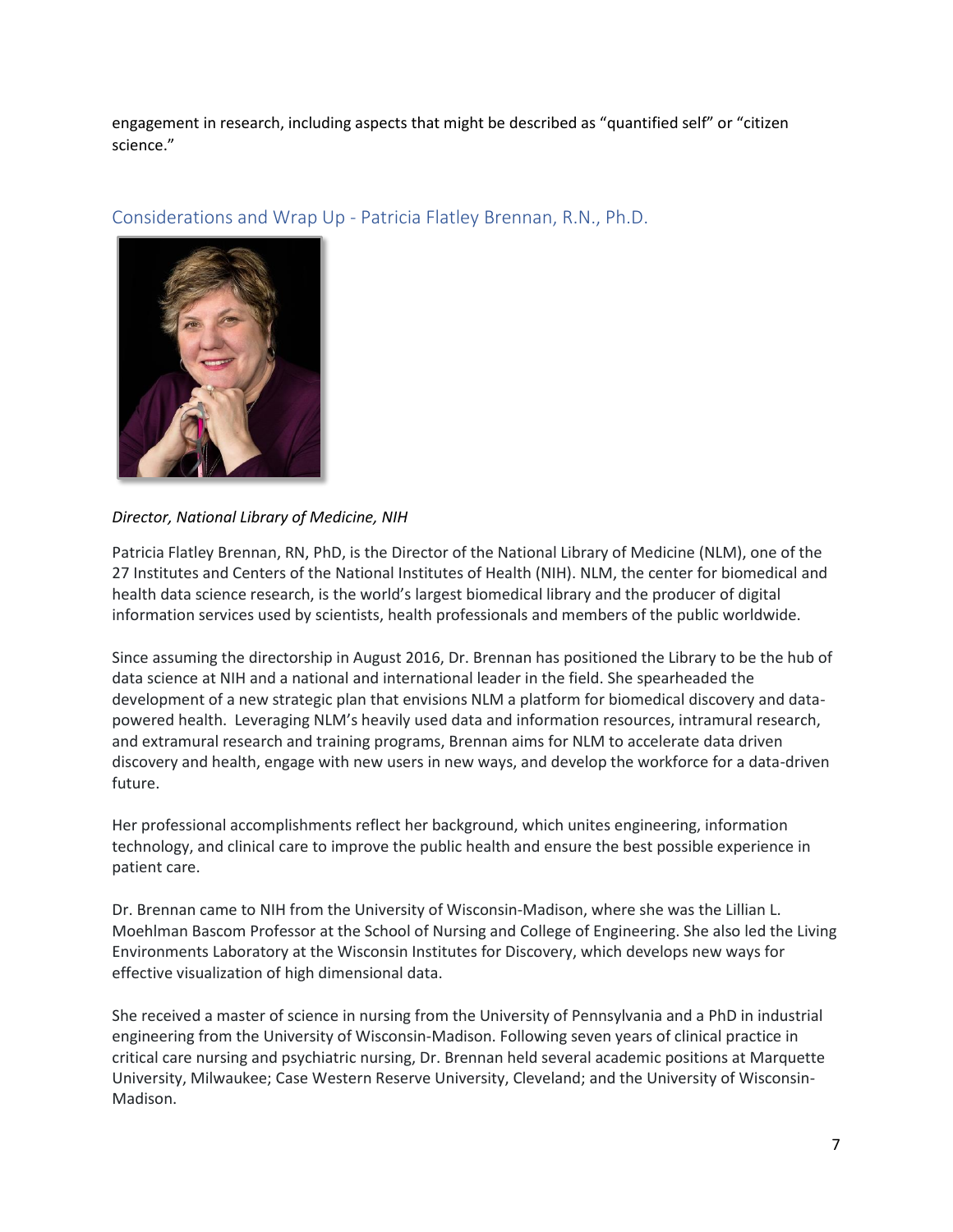A past president of the American Medical Informatics Association, Dr. Brennan was elected to the Institute of Medicine of the National Academy of Sciences (now the National Academy of Medicine) in 2001. She is a fellow of the American Academy of Nursing, the American College of Medical Informatics, and the New York Academy of Medicine.

In 2020, Dr. Brennan was inducted into the American Institute for Medical and Biological Engineering (AIMBE). The AIMBE College of Fellows is among the highest professional distinctions accorded to a medical and biological engineer.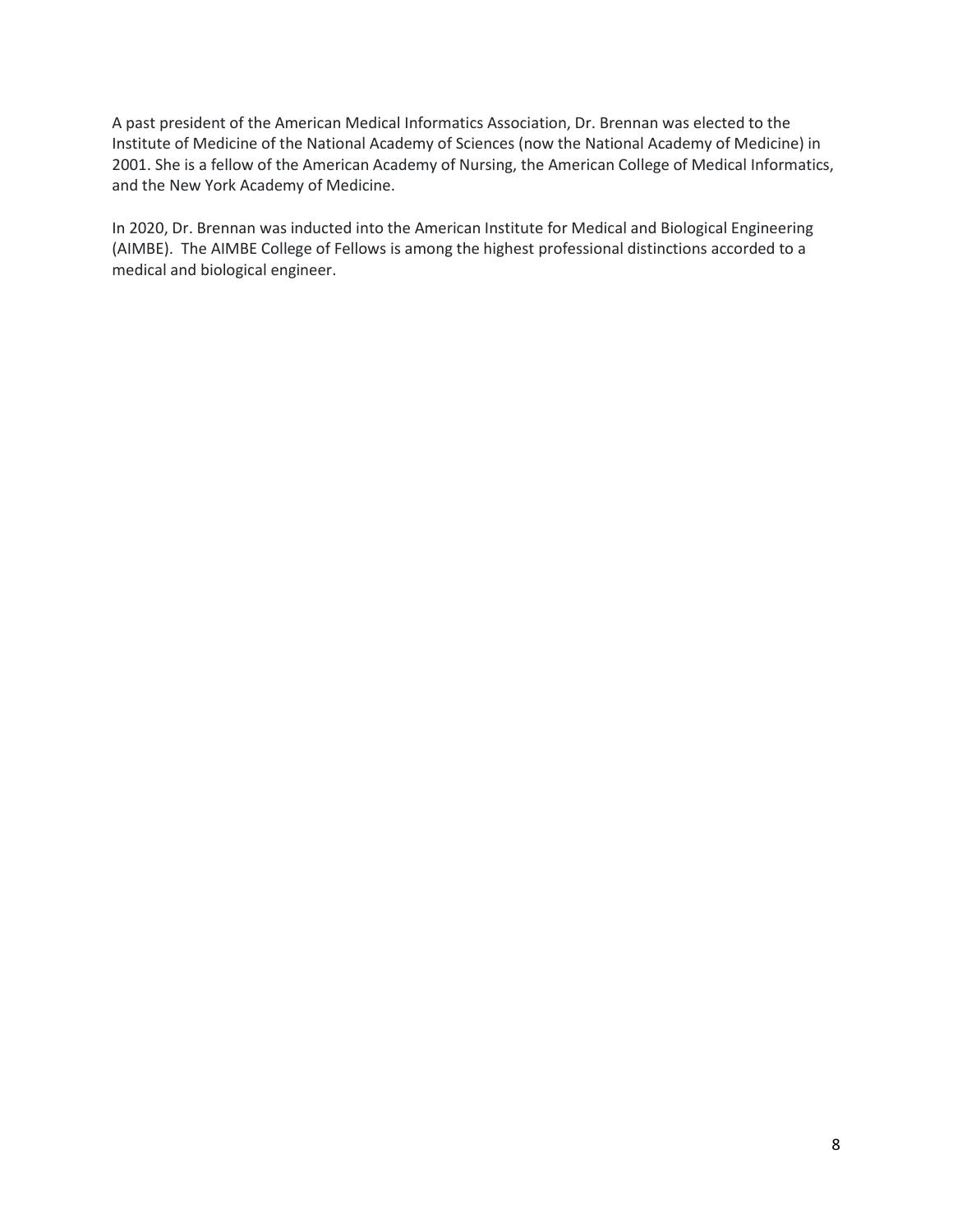## <span id="page-9-0"></span>Day Two: 6/30

<span id="page-9-1"></span>Welcome Back Opening - Susan Gregurick, Ph.D.



*Associate Director for Data Science and Director of the Office of Data Science Strategy, NIH*

Dr. Gregurick was previously the Division Director for Biophysics, Biomedical Technology, and Computational Biosciences at the National Institute of General Medical Sciences (NIGMS). Her mission in this role was to advance research in computational biology, biophysics and data sciences, mathematical and biostatistical methods, and biomedical technologies in support of the NIGMS mission to increase our understanding of life processes. In this role Dr. Gregurick led the institutes effort to reimagine the NIGMS technology programs including early stage, concept development, focused technology programs, development and dissemination centers, through National and Regional Resources to support state-ofthe-art facilities, equipment, technologies, research tools, software, and service.

Prior to joining the NIH in 2013, Dr. Gregurick was a program director in the Office of Biological and Environmental Research at the Department of Energy (DOE). In this role, she developed the information and data sharing policy for the agency's Genomics Science Program and oversaw the development and implementation of the DOE Systems Biology Knowledgebase, a framework to integrate data, models, and simulations together for a better understanding of energy and environmental processes.

Before beginning a career of government service, Dr. Gregurick was a professor of computational chemistry at the University of Maryland, Baltimore County. Her research interests included dynamics of large biological macromolecules, and her areas of expertise are computational biology, high performance computing, neutron scattering and bioinformatics.

Dr. Gregurick received the 2020 Leadership in Biological Sciences Award from the Washington Academy of Sciences.

Dr. Gregurick received her undergraduate degree in chemistry and mathematics from the University of Michigan and her Ph.D. in physical chemistry from the University of Maryland. She completed a Lady Davis postdoctoral fellowship at Hebrew University in Israel and a Sloan postdoctoral fellowship at the University of Maryland's Center for Advanced Research in Biotechnology, now the Institute for Bioscience & Biotechnology Research, in Shady Grove, Md.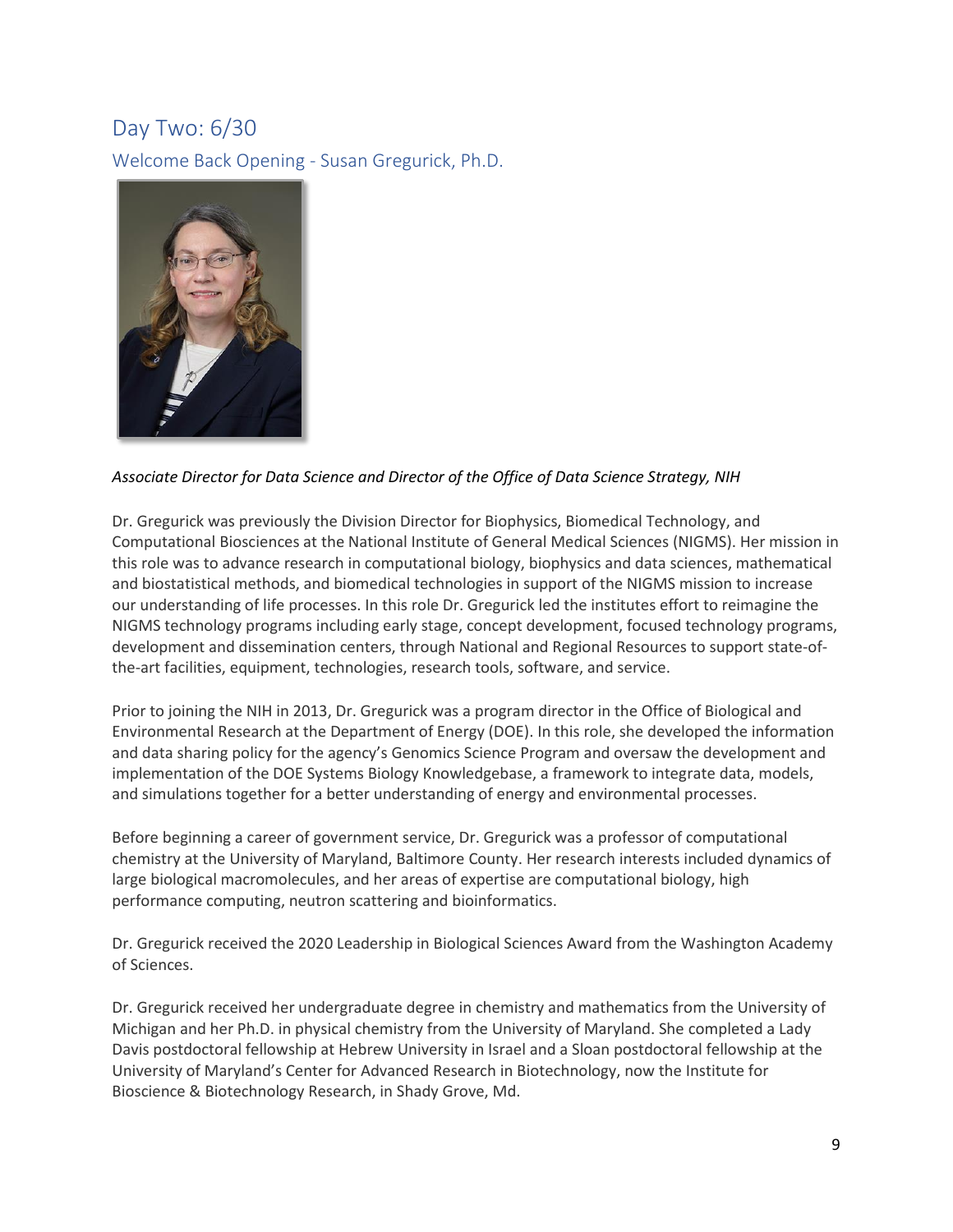#### <span id="page-10-0"></span>Participant Perspectives of Record Linkage – Sharon Terry, M.A.



#### *President and Chief Executive Officer, Genetic Alliance*

Sharon F. Terry is President and CEO of Genetic Alliance, an enterprise engaging individuals, families and communities to transform health. Genetic Alliance works to provide programs, products and tools for ordinary people to take charge of their health and to further biomedical research. As 'just a Mom' with a master's degree in theology, she cofounded PXE International, a research advocacy organization for the genetic condition pseudoxanthoma elasticum (PXE), in response to the diagnosis of PXE in her two children in 1994. She is a co-discoverer of the ABCC6 gene, and patented it to ensure ethical stewardship in 2000, assigning her rights to the foundation. She subsequently developed a diagnostic test and conducts clinical trials. She is the author of 150 peer-reviewed papers, of which 30 are clinical PXE studies. Her story is the topic of her [TED Talk](https://www.ted.com/talks/sharon_terry_science_didn_t_understand_my_kids_rare_disease_until_i_decided_to_study_it) and [TED Radio Hour.](http://n.pr/2wmMjAf) In her focus at the forefront of consumer participation in genetic research, services and policy, she serves in a leadership role on many major international and national organizations and projects. Terry is an Ashoka Fellow. She is an avid student and facilitator o[f Gestalt Awareness Practice,](http://tribalground.com/) offering workshops and individual facilitation. Her daughter and son, their wives, and her granddaughter ground and enliven her.



#### <span id="page-10-1"></span>Ethics of Record Linkage - Richard Sharp, Ph.D.

*Director, Biomedical Ethics Program, Center for Individualized Medicine Bioethics Program and the Clinical and Translational Research Ethics Program, Mayo Clinic*

Dr. Richard Sharp is the Lloyd A. and Barbara A. Amundson Professor of Biomedical Ethics and Professor of Medicine at Mayo Clinic, where he serves as the Director of the Biomedical Ethics Program, the Center for Individualized Medicine Bioethics Program, and the Clinical and Translational Research Ethics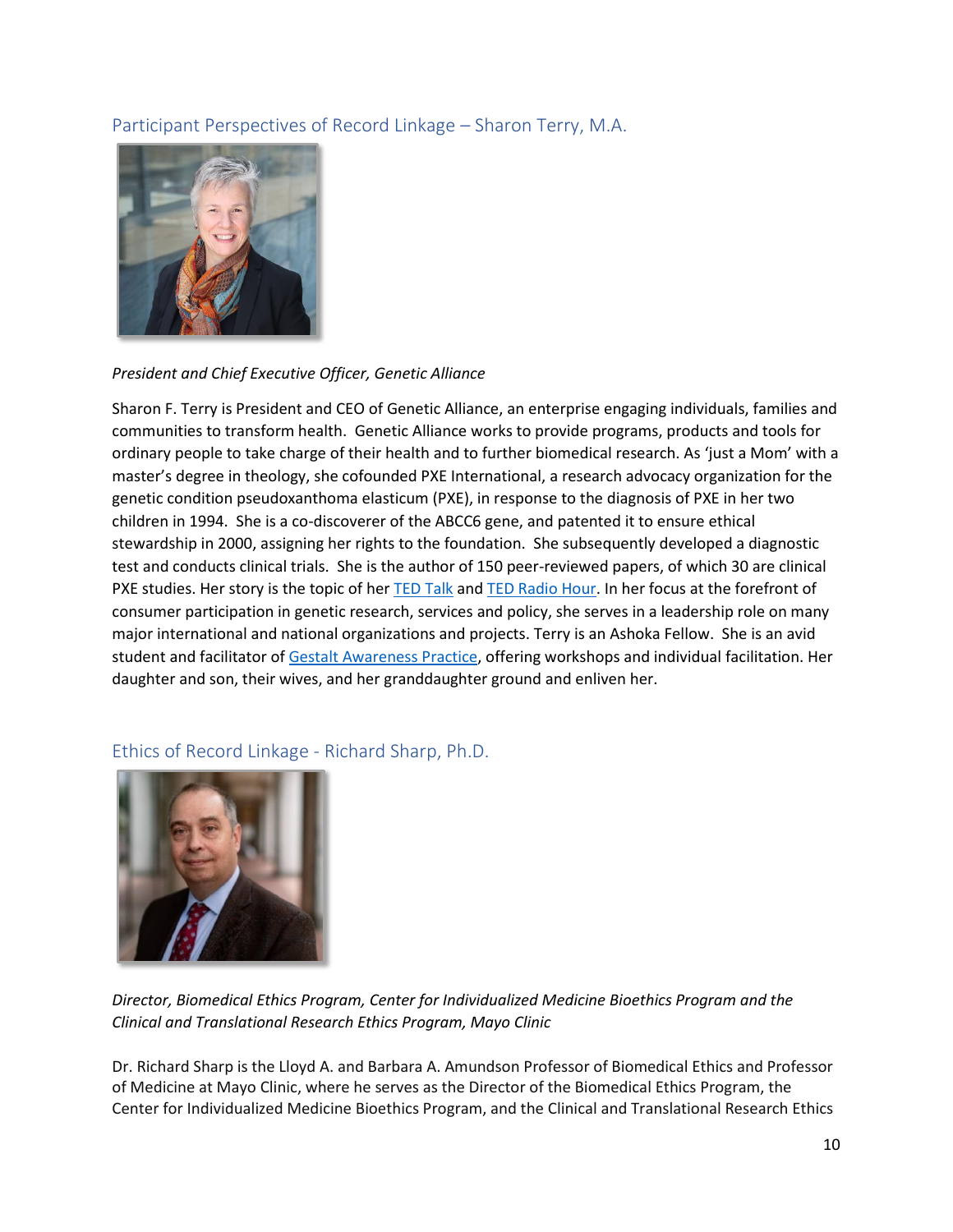Program. Prior to joining Mayo Clinic in 2013, he was Director of Bioethics Research at Cleveland Clinic and Co-Director of the Center for Genetic Research Ethics and Law at Case Western Reserve University. Dr. Sharp has published widely on topics in biomedical ethics, including the integration of genetic technologies into patient care, best practices for clinical ethics consultation, financial conflicts of interest and ethical dimensions of patient advocacy. His current research is examining how patients and healthcare providers view new forms of personalized medicine and clinical interventions enabled by molecular diagnosis. Dr. Sharp frequently advises healthcare organizations on ethical issues and has served on advisory committees for the National Institutes of Health, Institute of Medicine, American College of Medical Genetics, and US Environmental Protection Agency



#### <span id="page-11-0"></span>Connecting Main Ideas Panel Discussion – Spero Manson, Ph.D. (Moderator)

*Professor of Public Health and Psychiatry, Director of Centers for American Indian and Alaska Native Health, and Associate Dean of Research, Colorado School of Public Health, University of Colorado Denver's Anschutz Medical Center*

Spero M. Manson, Ph.D. (Pembina Chippewa) is Distinguished Professor of Public Health and Psychiatry, directs the Centers for American Indian and Alaska Native Health, and occupies the Colorado Trust Chair in American Indian Health within the Colorado School of Public Health at the University of Colorado Denver's Anschutz Medical Center. His programs include 10 national centers, which pursue research, program development, training, and collaboration with 225 Native communities, spanning rural, reservation, urban, and village settings across the country. Dr. Manson has acquired \$268 million in sponsored research to support this work and published 280 articles on the assessment, epidemiology, treatment, and prevention of physical, alcohol, drug, as well as mental health problems over the developmental life span of Native people. His numerous awards include the APHA's Rema Lapouse Mental Health Epidemiology Award (1998) and Award for Lifetime Contribution to the Field of Mental Health (2019), 4 special recognition awards from the IHS (1985, 1996, 2004, 2011), election to the National Academy of Medicine (2002); 2 Distinguished Mentor Awards from the GSA (2006; 2007), AAMC's Nickens Award (2006); George Foster Award for Excellence (2006) and Career Achievement Award (2020) from the Society for Medical Anthropology, NIH Health Disparities Award for Excellence (2008), Bronislaw Malinowski Award from the Society for Applied Anthropology (2019); and CDC Foundation's Elizabeth Fries Health Education Award (2021). He is widely acknowledged as one of the nation's leading authorities in regard to Indian and Native health.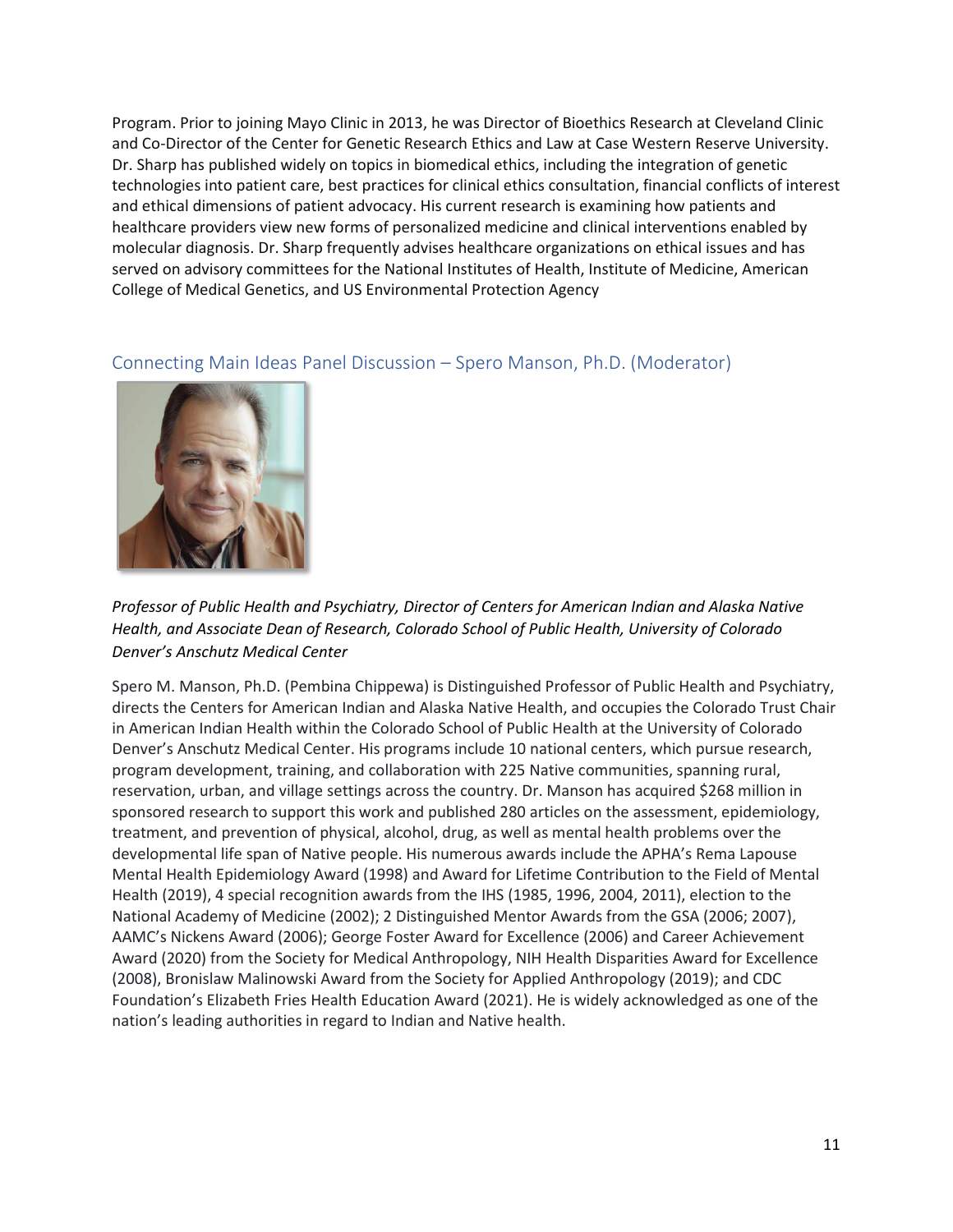### <span id="page-12-0"></span>Considerations and Wrap Up - Patricia Flatley Brennan, RN, Ph.D.



#### *Director, National Library of Medicine, NIH*

Patricia Flatley Brennan, RN, PhD, is the Director of the National Library of Medicine (NLM), one of the 27 Institutes and Centers of the National Institutes of Health (NIH). NLM, the center for biomedical and health data science research, is the world's largest biomedical library and the producer of digital information services used by scientists, health professionals and members of the public worldwide.

Since assuming the directorship in August 2016, Dr. Brennan has positioned the Library to be the hub of data science at NIH and a national and international leader in the field. She spearheaded the development of a new strategic plan that envisions NLM a platform for biomedical discovery and datapowered health. Leveraging NLM's heavily used data and information resources, intramural research, and extramural research and training programs, Brennan aims for NLM to accelerate data driven discovery and health, engage with new users in new ways, and develop the workforce for a data-driven future.

Her professional accomplishments reflect her background, which unites engineering, information technology, and clinical care to improve the public health and ensure the best possible experience in patient care.

Dr. Brennan came to NIH from the University of Wisconsin-Madison, where she was the Lillian L. Moehlman Bascom Professor at the School of Nursing and College of Engineering. She also led the Living Environments Laboratory at the Wisconsin Institutes for Discovery, which develops new ways for effective visualization of high dimensional data.

She received a master of science in nursing from the University of Pennsylvania and a PhD in industrial engineering from the University of Wisconsin-Madison. Following seven years of clinical practice in critical care nursing and psychiatric nursing, Dr. Brennan held several academic positions at Marquette University, Milwaukee; Case Western Reserve University, Cleveland; and the University of Wisconsin-Madison.

A past president of the American Medical Informatics Association, Dr. Brennan was elected to the Institute of Medicine of the National Academy of Sciences (now the National Academy of Medicine) in 2001. She is a fellow of the American Academy of Nursing, the American College of Medical Informatics, and the New York Academy of Medicine.